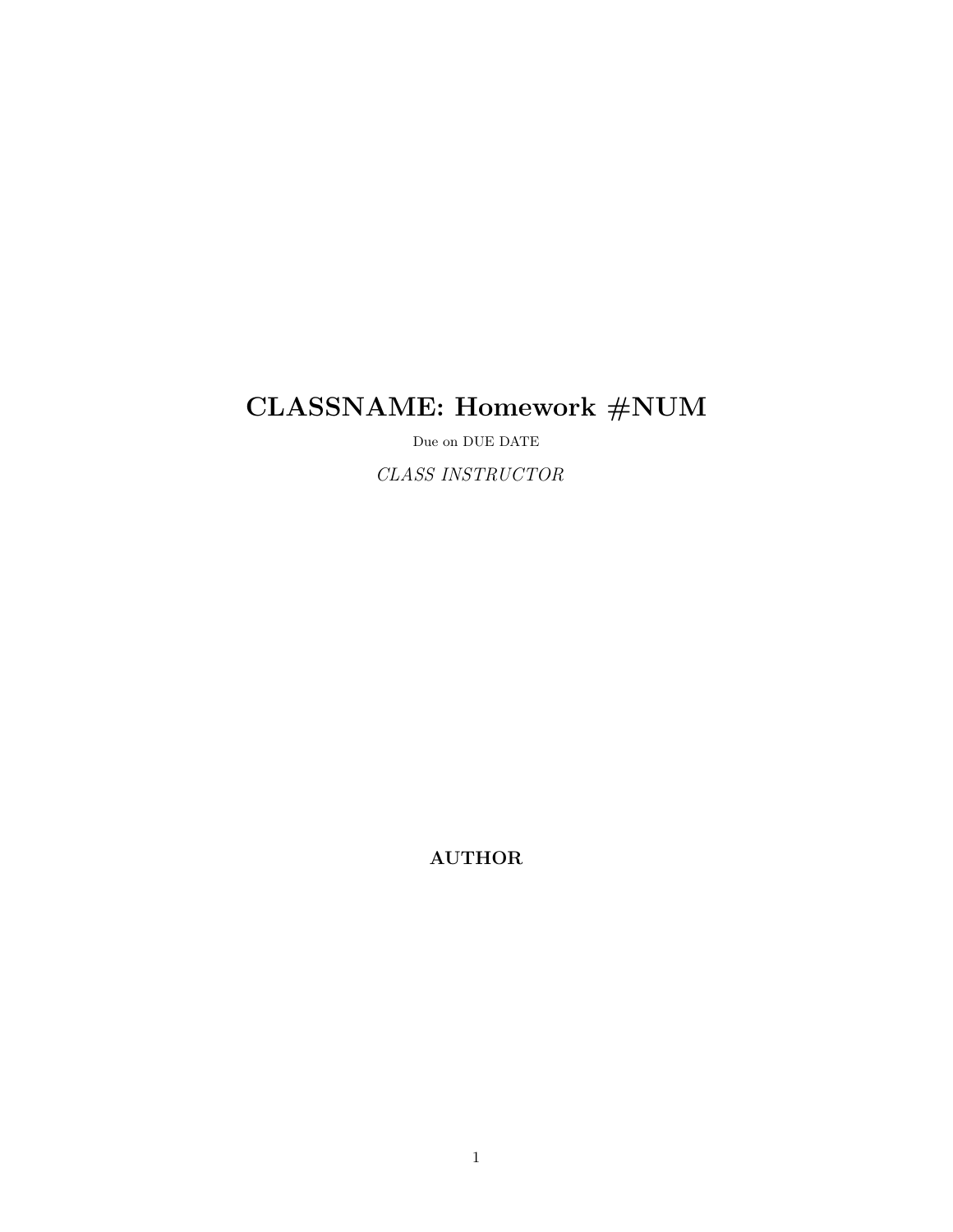Give an appropriate positive constant c such that  $f(n) \leq c \cdot g(n)$  for all  $n > 1$ .

1. 
$$
f(n) = n^2 + n + 1
$$
,  $g(n) = 2n^3$ 

2. 
$$
f(n) = n\sqrt{n} + n^2
$$
,  $g(n) = n^2$ 

3. 
$$
f(n) = n^2 - n + 1
$$
,  $g(n) = n^2/2$ 

### Solution

We solve each solution algebraically to determine a possible constant  $c$ .

#### Part One

$$
n2 + n + 1 =
$$
  
\n
$$
\leq n2 + n2 + n2
$$
  
\n
$$
= 3n2
$$
  
\n
$$
\leq c \cdot 2n3
$$

Thus a valid c could be when  $c = 2$ .

#### Part Two

$$
n2 + n\sqrt{n} =
$$
  

$$
= n2 + n3/2
$$
  

$$
\leq n2 + n4/2
$$
  

$$
= n2 + n2
$$
  

$$
= 2n2
$$
  

$$
\leq c \cdot n2
$$

Thus a valid  $c$  is  $c = 2$ .

### Part Three

$$
n^{2} - n + 1 =
$$
  
\n
$$
\leq n^{2}
$$
  
\n
$$
\leq c \cdot n^{2}/2
$$

Thus a valid  $c$  is  $c = 2$ .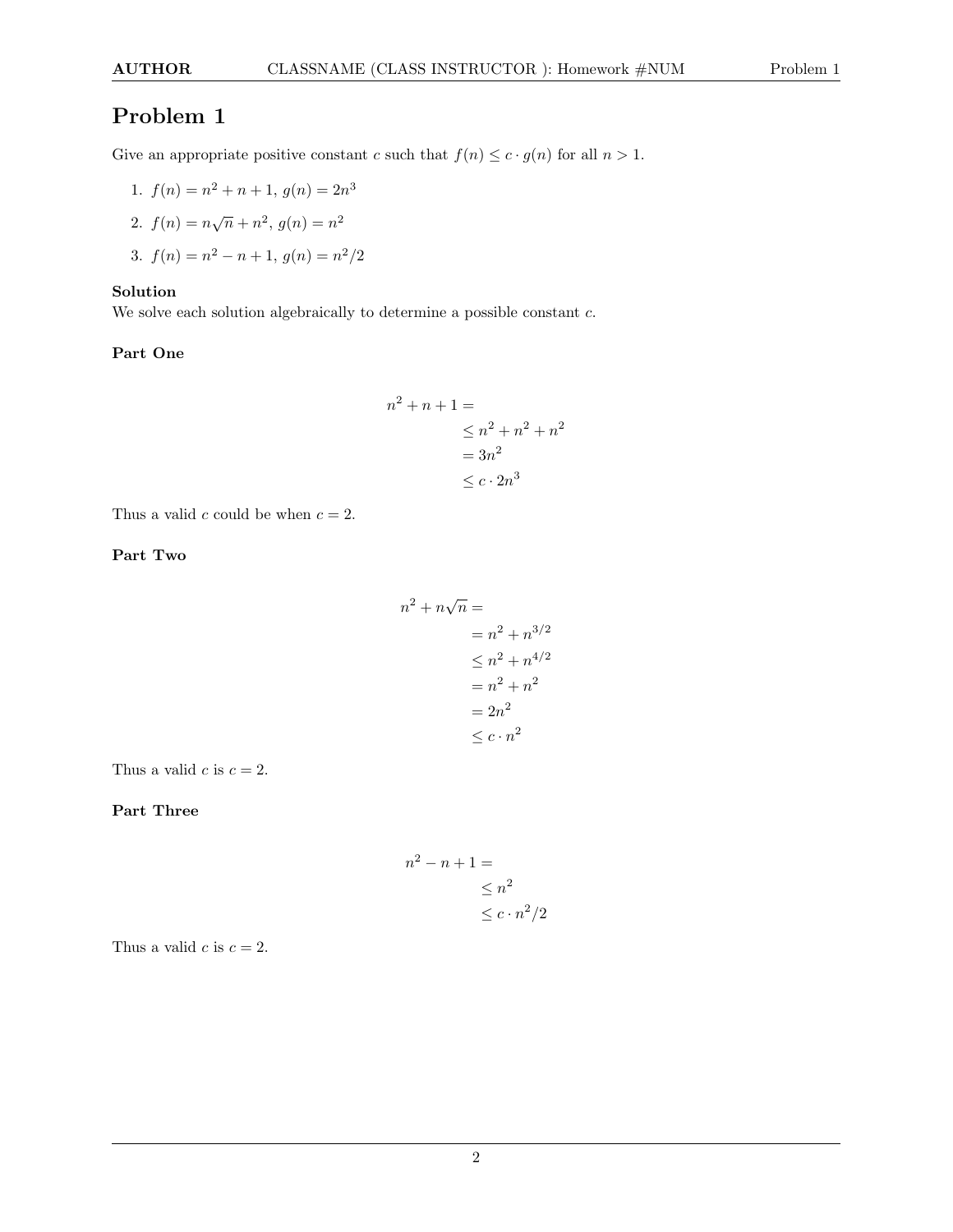### AUTHOR CLASSNAME (CLASS INSTRUCTOR): Homework #NUM Problem 2

### Problem 2

Let  $\Sigma = \{0, 1\}$ . Construct a DFA A that recognizes the language that consists of all binary numbers that can be divided by 5.

Let the state  $q_k$  indicate the remainder of k divided by 5. For example, the remainder of 2 would correlate to state  $q_2$  because 7 mod  $5 = 2$ .



Figure 1: DFA, A, this is really beautiful, ya know?

#### **Justification**

Take a given binary number, x. Since there are only two inputs to our state machine, x can either become  $x0$  or  $x1$ . When a 0 comes into the state machine, it is the same as taking the binary number and multiplying it by two. When a 1 comes into the machine, it is the same as multipying by two and adding one.

Using this knowledge, we can construct a transition table that tell us where to go:

| x mod $5 = 0$   x mod $5 = 1$   x mod $5 = 2$   x mod $5 = 3$   x mod $5 = 4$ |  |  |
|-------------------------------------------------------------------------------|--|--|
|                                                                               |  |  |
|                                                                               |  |  |

Therefore on state  $q_0$  or  $(x \mod 5 = 0)$ , a transition line should go to state  $q_0$  for the input 0 and a line should go to state  $q_1$  for input 1. Continuing this gives us the Figure 1.

### Problem 3

Write part of Quick-Sort(list, start, end)

- 1: function QUICK-SORT(list, start, end)
- 2: if  $start \geq end$  then
- 3: return

```
4: end if
```
- 5:  $mid \leftarrow \text{PARTITION}(list, start, end)$
- 6: QUICK-SORT $(list, start, mid-1)$
- 7: QUICK-SORT $(list, mid + 1, end)$
- 8: end function

Algorithm 1: Start of QuickSort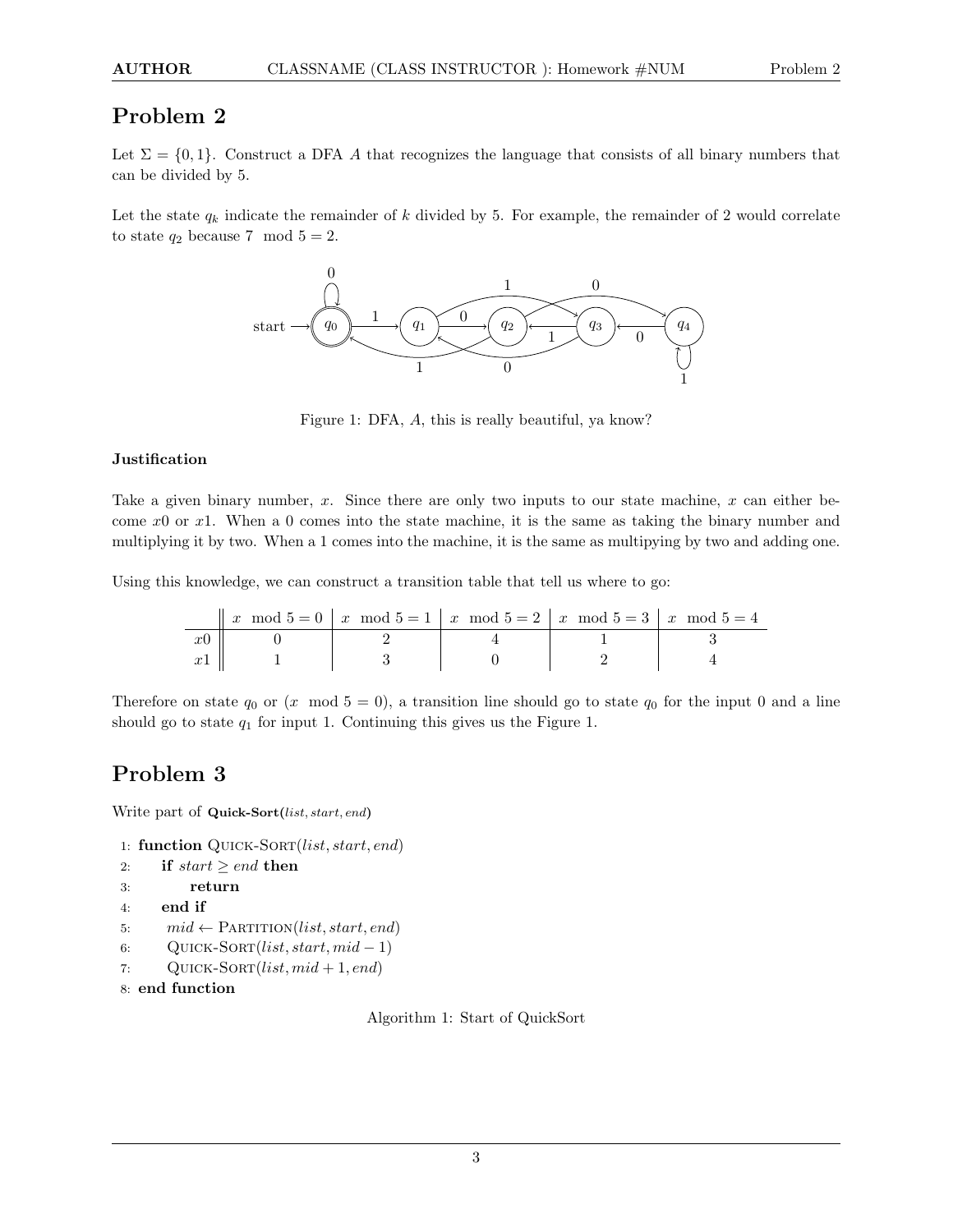Suppose we would like to fit a straight line through the origin, i.e.,  $Y_i = \beta_1 x_i + e_i$  with  $i = 1, \ldots, n$ ,  $\mathbb{E}[e_i] = 0$ , and  $\text{Var}[e_i] = \sigma_e^2$  and  $\text{Cov}[e_i, e_j] = 0, \forall i \neq j$ .

### Part A

Find the least squares esimator for  $\hat{\beta}_1$  for the slope  $\beta_1$ .

### Solution

To find the least squares estimator, we should minimize our Residual Sum of Squares, RSS:

$$
RSS = \sum_{i=1}^{n} (Y_i - \hat{Y}_i)^2
$$
  
= 
$$
\sum_{i=1}^{n} (Y_i - \hat{\beta}_1 x_i)^2
$$

By taking the partial derivative in respect to  $\hat{\beta}_1$ , we get:

$$
\frac{\partial}{\partial \hat{\beta}_1}(RSS) = -2\sum_{i=1}^n x_i(Y_i - \hat{\beta}_1 x_i) = 0
$$

This gives us:

$$
\sum_{i=1}^{n} x_i (Y_i - \hat{\beta}_1 x_i) = \sum_{i=1}^{n} x_i Y_i - \sum_{i=1}^{n} \hat{\beta}_1 x_i^2
$$

$$
= \sum_{i=1}^{n} x_i Y_i - \hat{\beta}_1 \sum_{i=1}^{n} x_i^2
$$

Solving for  $\hat{\beta}_1$  gives the final estimator for  $\beta_1$ :

$$
\hat{\beta_1} = \frac{\sum x_i Y_i}{\sum x_i^2}
$$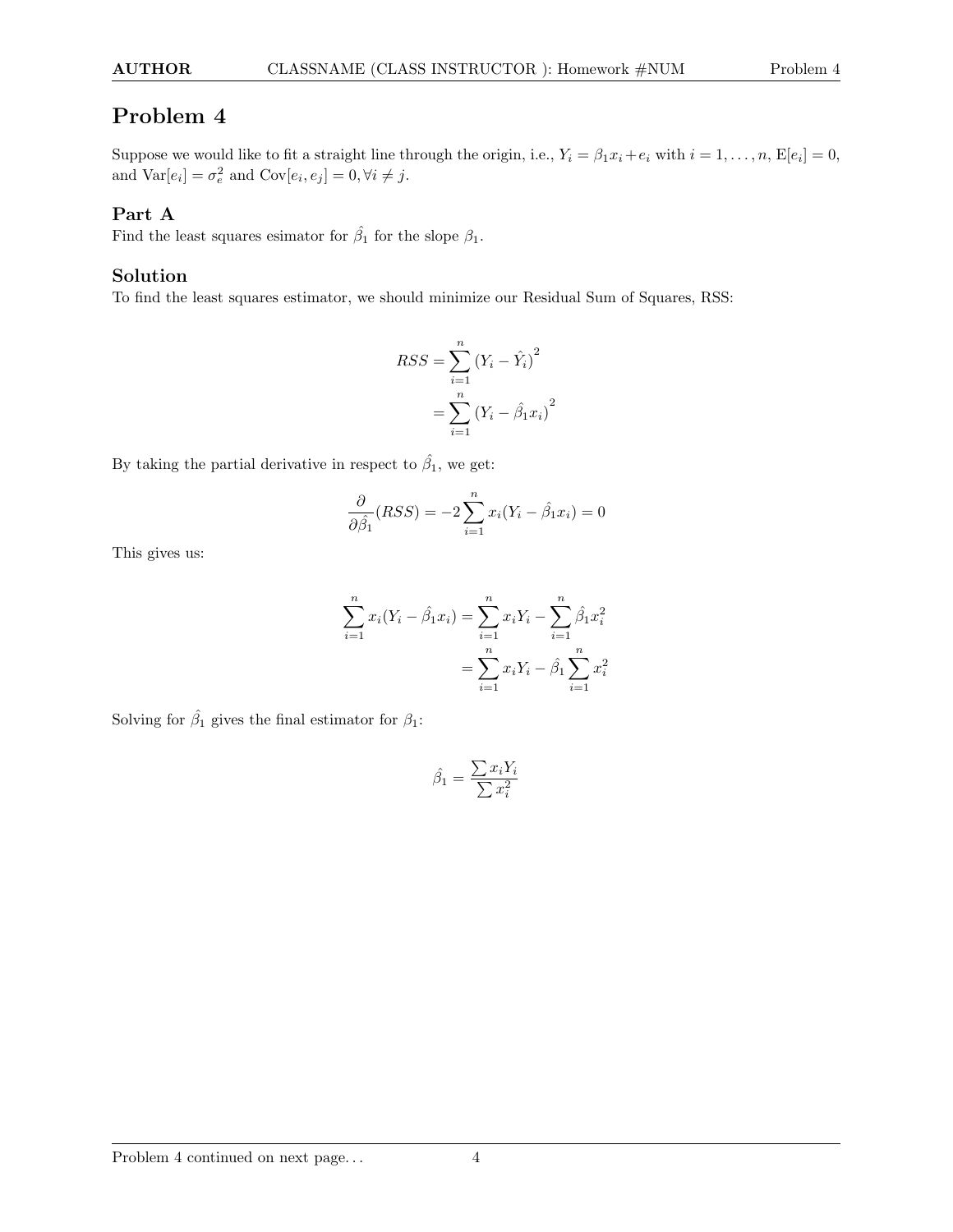### Part B

Calculate the bias and the variance for the estimated slope  $\hat{\beta}_1$ .

### Solution

For the bias, we need to calculate the expected value  $\mathbb{E}[\hat{\beta}_1]$ :

$$
E[\hat{\beta}_1] = E\left[\frac{\sum x_i Y_i}{\sum x_i^2}\right]
$$

$$
= \frac{\sum x_i E[Y_i]}{\sum x_i^2}
$$

$$
= \frac{\sum x_i (\beta_1 x_i)}{\sum x_i^2}
$$

$$
= \frac{\sum x_i^2 \beta_1}{\sum x_i^2}
$$

$$
= \beta_1 \frac{\sum x_i^2 \beta_1}{\sum x_i^2}
$$

$$
= \beta_1
$$

Thus since our estimator's expected value is  $\beta_1$ , we can conclude that the bias of our estimator is 0.

For the variance:

$$
\begin{aligned}\n\text{Var}[\hat{\beta}_1] &= \text{Var}\left[\frac{\sum x_i Y_i}{\sum x_i^2}\right] \\
&= \frac{\sum x_i^2}{\sum x_i^2 \sum x_i^2} \text{Var}[Y_i] \\
&= \frac{\sum x_i^2 \sum x_i^2}{\sum x_i^2 \sum x_i^2} \text{Var}[Y_i] \\
&= \frac{1}{\sum x_i^2} \text{Var}[Y_i] \\
&= \frac{1}{\sum x_i^2} \sigma^2 \\
&= \frac{\sigma^2}{\sum x_i^2}\n\end{aligned}
$$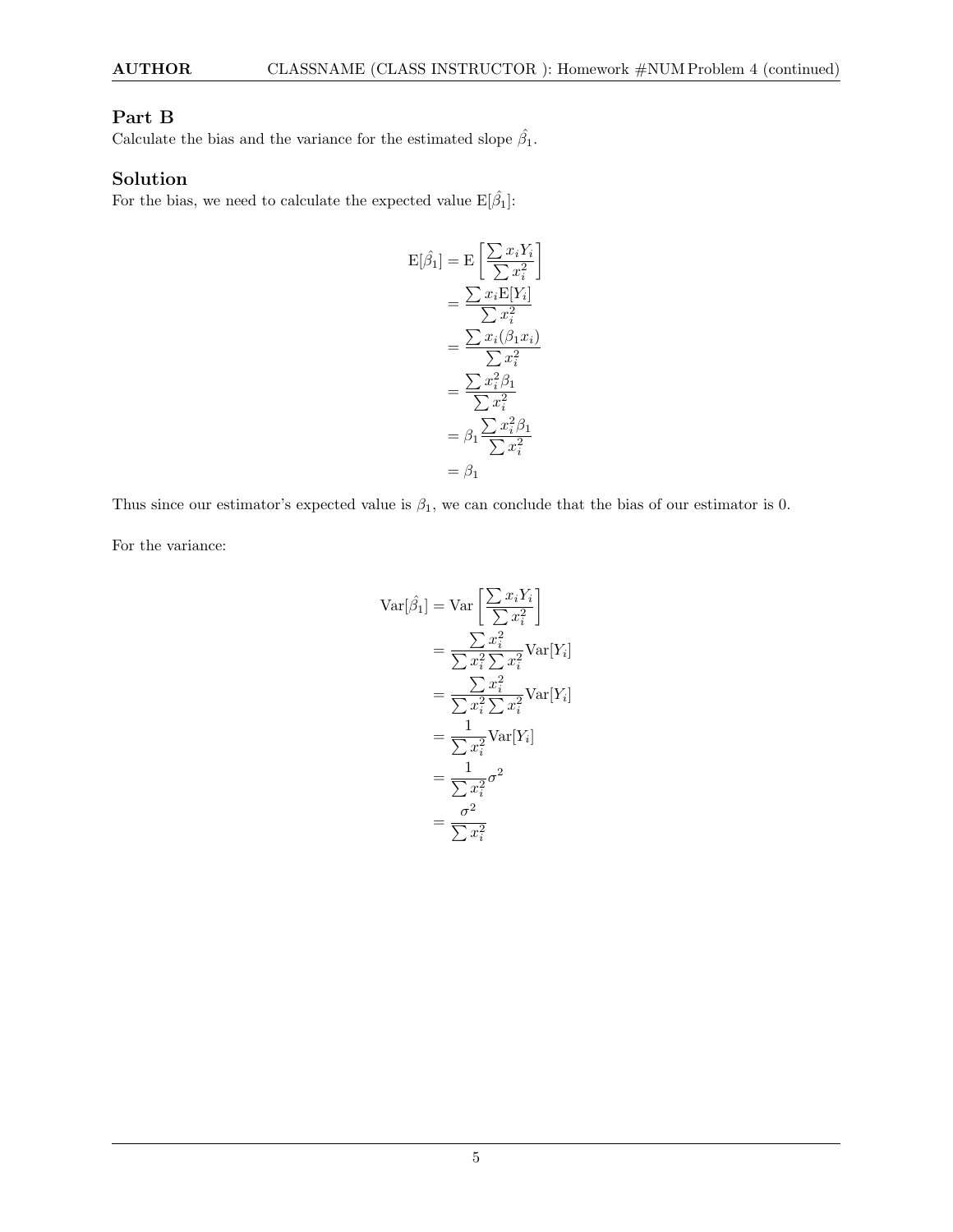Prove a polynomial of degree  $k, a_k n^k + a_{k-1} n^{k-1} + \ldots + a_1 n^1 + a_0 n^0$  is a member of  $\Theta(n^k)$  where  $a_k \ldots a_0$ are nonnegative constants.

*Proof.* To prove that  $a_k n^k + a_{k-1} n^{k-1} + \ldots + a_1 n^1 + a_0 n^0$ , we must show the following:

$$
\exists c_1 \exists c_2 \forall n \ge n_0, \ c_1 \cdot g(n) \le f(n) \le c_2 \cdot g(n)
$$

For the first inequality, it is easy to see that it holds because no matter what the constants are,  $n^k \leq$  $a_k n^k + a_{k-1} n^{k-1} + \ldots + a_1 n^1 + a_0 n^0$  even if  $c_1 = 1$  and  $n_0 = 1$ . This is because  $n^k \le c_1 \cdot a_k n^k$  for any nonnegative constant,  $c_1$  and  $a_k$ .

Taking the second inequality, we prove it in the following way. By summation,  $\sum_{k=1}^{k}$  $\sum_{i=0} a_i$  will give us a new constant, A. By taking this value of A, we can then do the following:

$$
a_k n^k + a_{k-1} n^{k-1} + \dots + a_1 n^1 + a_0 n^0 =
$$
  
\n
$$
\leq (a_k + a_{k-1} \dots a_1 + a_0) \cdot n^k
$$
  
\n
$$
= A \cdot n^k
$$
  
\n
$$
\leq c_2 \cdot n^k
$$

where  $n_0 = 1$  and  $c_2 = A$ .  $c_2$  is just a constant. Thus the proof is complete.

 $\Box$